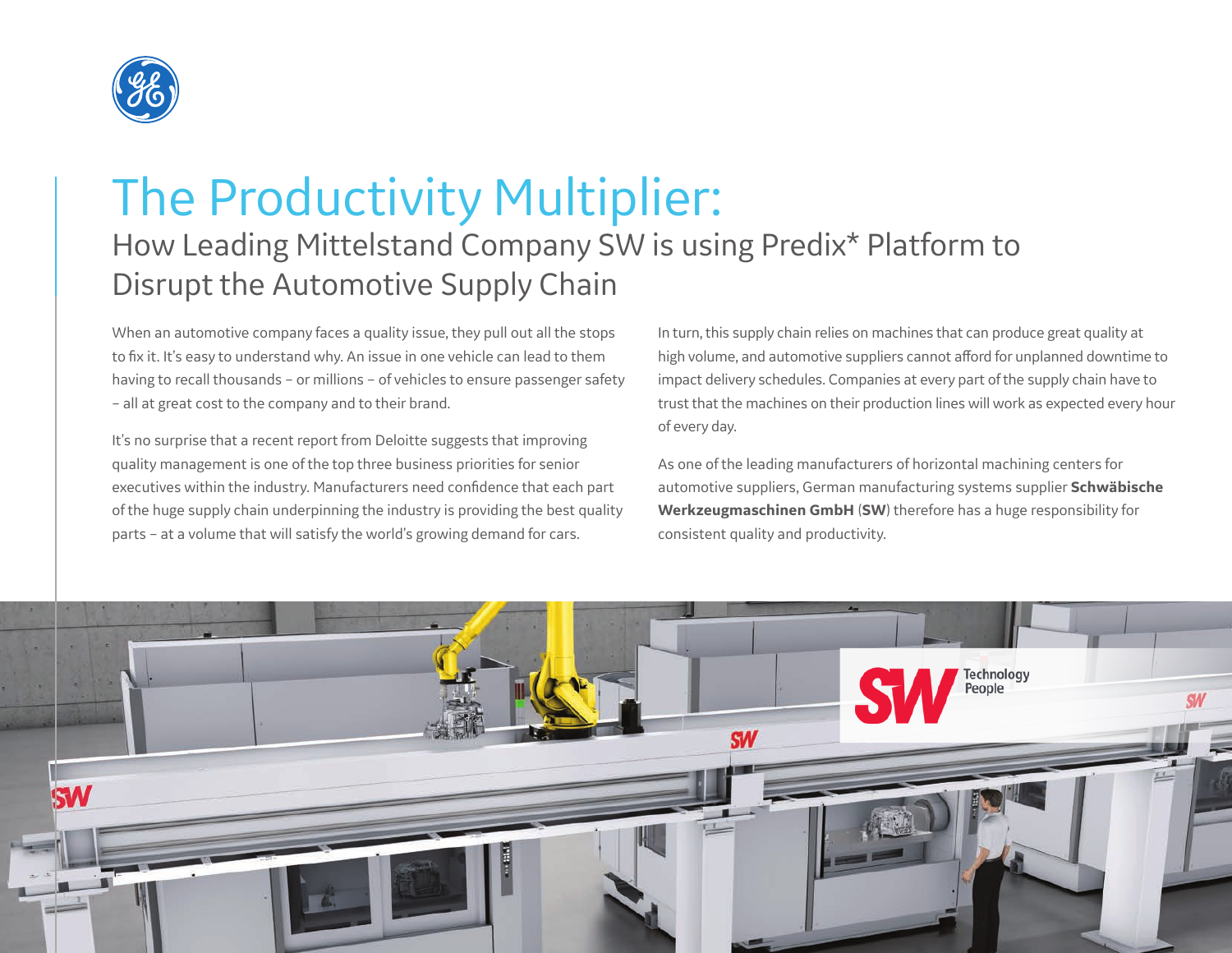### **Machines that make machines**

SW horizontal machining centers help the automotive supply chain manufacture parts for brakes, valve blocks, engine heads, parts for power train, gearbox housings (or more). Known as innovators in the field, SW always has the productivity of their customers as a focus – whether through the way their milling machines are designed or through the software they use to help maintain them.

The company helps their customers boost productivity through leveraging multi-spindle machining centers that product up to four machine parts simultaneously – where competitors can only product one part. Customers

## **Making more of data to boost productivity**

For many years this solution has helped SW to improve quality and productivity but, as the costs of storing and hosting data increased, they needed to find a more sustainable solution that would let them scale across their 1600 connected machines worldwide. **Jochen Heinz**, **Head of Industrial Data Services at SW**, elaborated:.

*"Initially, – SW wanted to continue with the Siemens relationship, but before doing so, we discovered GE's Predix Platform as the platform for the*  save money and space because they only need one SW machine to produce more output, therefore increasing it. But, it is not just the hardware that makes SW a force for productivity – software plays an important role, too.

Since 2003, SW has been using a Siemens-based application to monitor the operational health of their machines in the field. Data from this solution has been stored 'on-premises' at their German servers in Waldmössingen, and customers required extensive training to benefit from the data that each machine collected.

*Industrial Internet of Things. After studying the market, we decided to go with a platform as a service solution. That was when Predix Platform finally came into the game. The platform offered the most mature industrial PaaS system on the market. At the same time we decided to hire more development engineers for our IDS (Industrial Data Services) department to improve our own expertise. After the release of our Predix-based cloud platform in May, more and more machines are continuously getting connected."*

## **Avoiding unplanned downtime is good for productivity**

The solution that SW is now deploying allows its customers to optimize their maintenance schedules, mainly to anticipate potential downtime before it happens and to minimize the customers total cost of ownership. This is helping their customers to become more competitive – and makes SW's machines more attractive to use.

By using machine data more effectively, SW also sees an opportunity to greatly improve their customer services. Today, their business model works like software services work on a Tesla car. While each machine is fundamentally the same, customers are given the choice to purchase different digital services they want to use. These services boost performance, which is typically not available without a digital service contract. And, as SW uses this digital solution as part of their internal QA process, they benefit from economies of scale at the machines installation phase, as well as the productivity boosts inherent in Predix Platform's analytic capabilities.

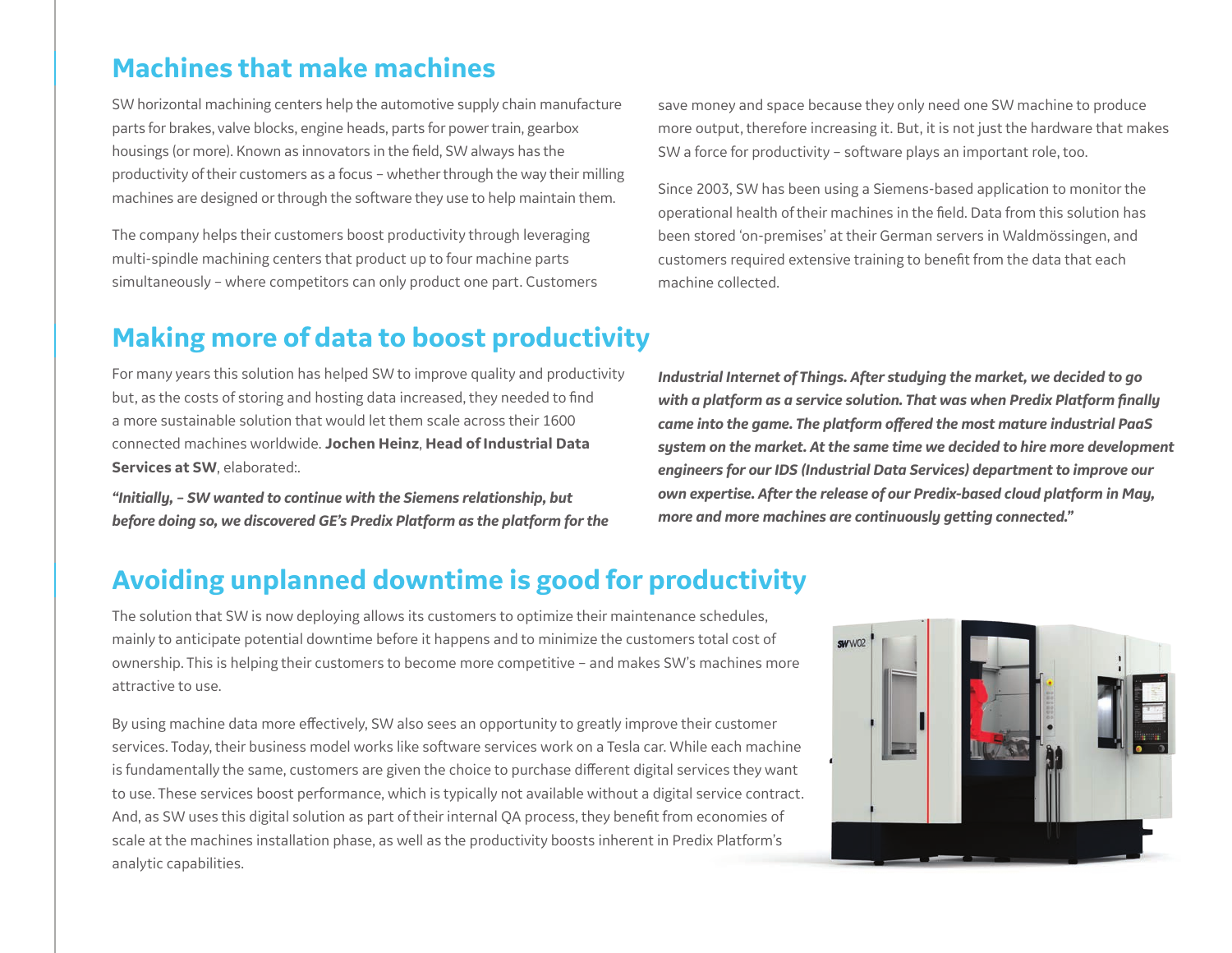But, SW is convinced that they can take things further. Most customers they sell to have a production line with many machines – not all manufactured by SW. **Jochen Heinz** concludes:

*"Customers do not have one SW machine only – they also have lines of our machines integrated into an automation concept. Typically, we provide 60% of the equipment onto a plant, including several machines at the end of the line, like washing machines, pressure testing equipment, etc.*

*We have access to around 70% of the data from our lines. Our goal is to hook up not only SW machines but also to connect the complete line, including the third-party machines. Our target is to provide digital services of the complete line to our customers, as well as valuable insights from the data and we already have started to develop and deploy this continuously. This will be the future."*